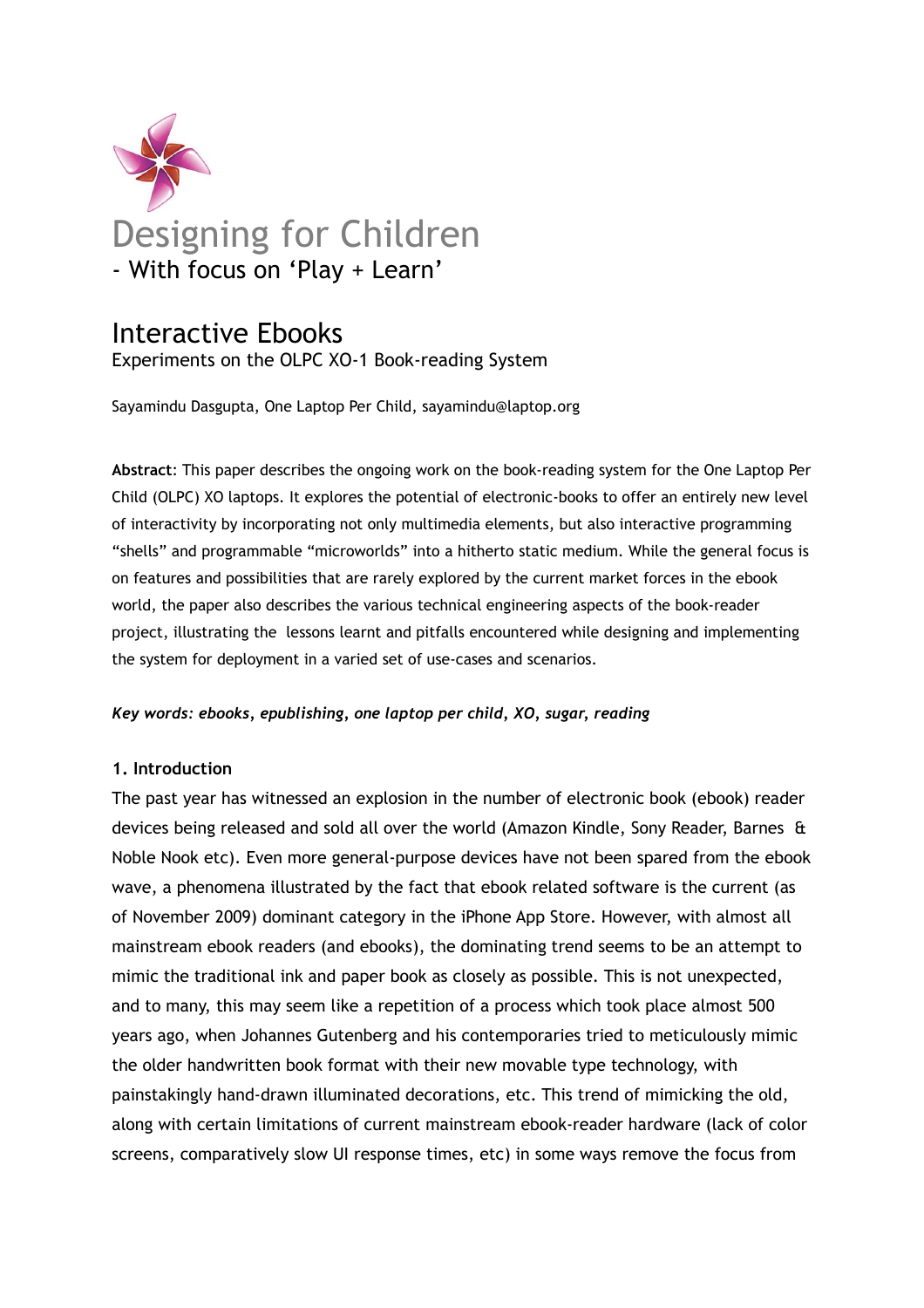the new possibilities offered by the digital medium. At One Laptop Per Child and Sugarlabs<sup>[1](#page-1-0)</sup>, while working on implementing a book-reader system, we have been exploring these new possibilities in parallel with our usual engineering efforts. The initial iterations of our work have already reached more than a million children in 31 countries all over the world. This paper is a description of our efforts, as well as a discussion of the technical challenges involved.

# **2. New Possibilities with Ebooks**

Before going into an enumeration of the largely unexplored possibilities the new ebook medium may present, it may be useful to provide a short overview of the core technology involved, especially a justification of the ebook file format choice.

The file format for ebooks which is fast becoming *the* standard (major players like Sony, Barnes & Noble, Google, etc have adopted it already) is EPUB. It is a combination of proven technologies and standards which include

- Open Publication Structure v2.0, which uses XHTML or DTBook (a specification for accessible books) and a subset of CSS for presenting the actual content
- Open Packaging Format v2.0 for describing the various content items, metadata, as well as describing navigational rules within the ebook
- OEBPS Container Format (OCF) v1.0 which specifies how all the components are organized and packaged together in a Zip file

For most EPUB files, XHTML is the format in which the actual content is stored, and we have tried to leverage the flexibility of XHTML as much as possible in our work. It must be noted however that in some of the cases, we have used HTML5 instead of XHTML, and we hope that the EPUB standard will evolve to support HTML5 in the near future.



Figure.1 The OLPC/Sugar ebook reader interface

<span id="page-1-0"></span>1 Sugarlabs is a volunteer-driven non-profit organization developing the Sugar Learning Platform, the software environment that is shipped with the majority of OLPC laptops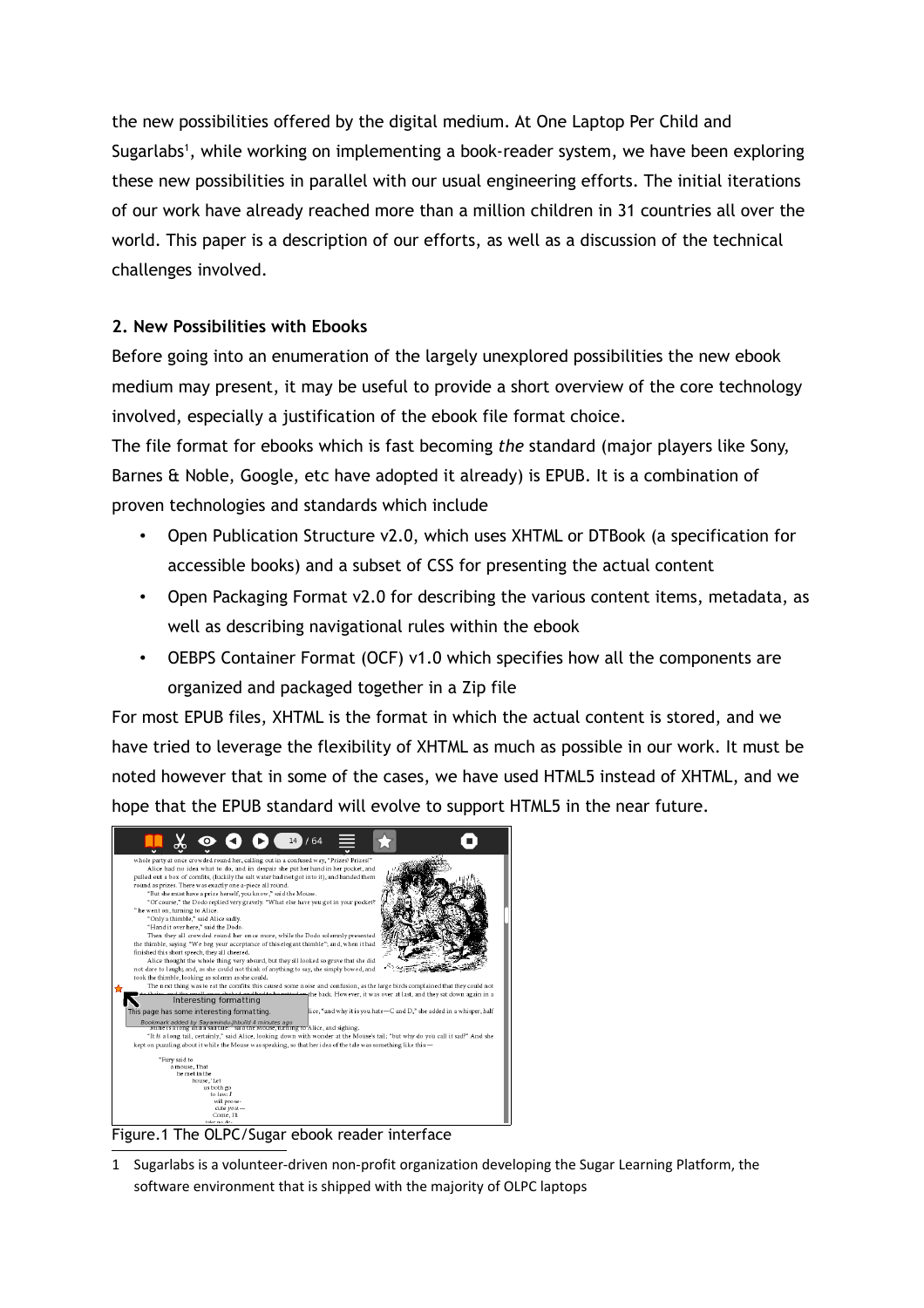When we mention our attempts to make EPUB *the* standard format for the OLPC/Sugarlabs book-reading system, a question that often comes up is, why not use PDF instead? While it is true that PDF is an established (and open) standard, two major concerns make EPUB more suitable for us. The first concern is about file-size – a typical PDF usually takes up more space than an equivalent EPUB book. For example, *Abroad*, a much downloaded image-rich ebook from the collection of the Internet Archive is around 11 MB in its PDF form, and 2.5 MB as an EPUB file. The second major advantage of EPUB is that it is reflowable, which means that an EPUB formatted document can easily be displayed at a comfortable zoom-level in displays of varying sizes, without the need for horizontal scrolling.

Our efforts (apart from the engineering work that goes into a generic "standard" ebook reader) have been largely concerned with making ebooks as dynamic and interactive as possible, so the reading experience can engage the reader in ways that would not have been possible with the traditional book. I give a description of some of the new possibilities with which we have experimented:

## **2.1 Multimedia content**

Perhaps the most obvious components whose inclusion is made possible as a book becomes an ebook are video and audio. Instead of static images, a page in an ebook can contain audio-visual elements, coming alive either automatically, or manipulate-able via simple controls embedded in the page. This simple feature alone could make a world of difference in the reading experience and is the first step towards the next form of ebooks. The *<video>* and *<audio>* tags added in the HTML5 standard makes adding this kind of content into EPUB ebooks almost trivial. However, other technologies such as Adobe Flash, etc can be used for the implementation as well.

Incidentally, this particular feature/possibility in ebooks is being adopted not only by us, but also, one of the most publicized features of the latest version of Adobe Acrobat (the de-facto PDF authoring software for many) is support for audio-visual content embedding in PDF files.

# **2.2 Programmable shells**

Most books on programming usually start off with simple constructs, and the first hurdle beginner programmers have to deal with is the process of setting up a right development environment to try out these constructs. This can be considerably difficult at times, and sometimes, it may even lead to the reader losing interest. For programming languages like Python and Scheme, which have an interactive console/shell, the initial pain of setting up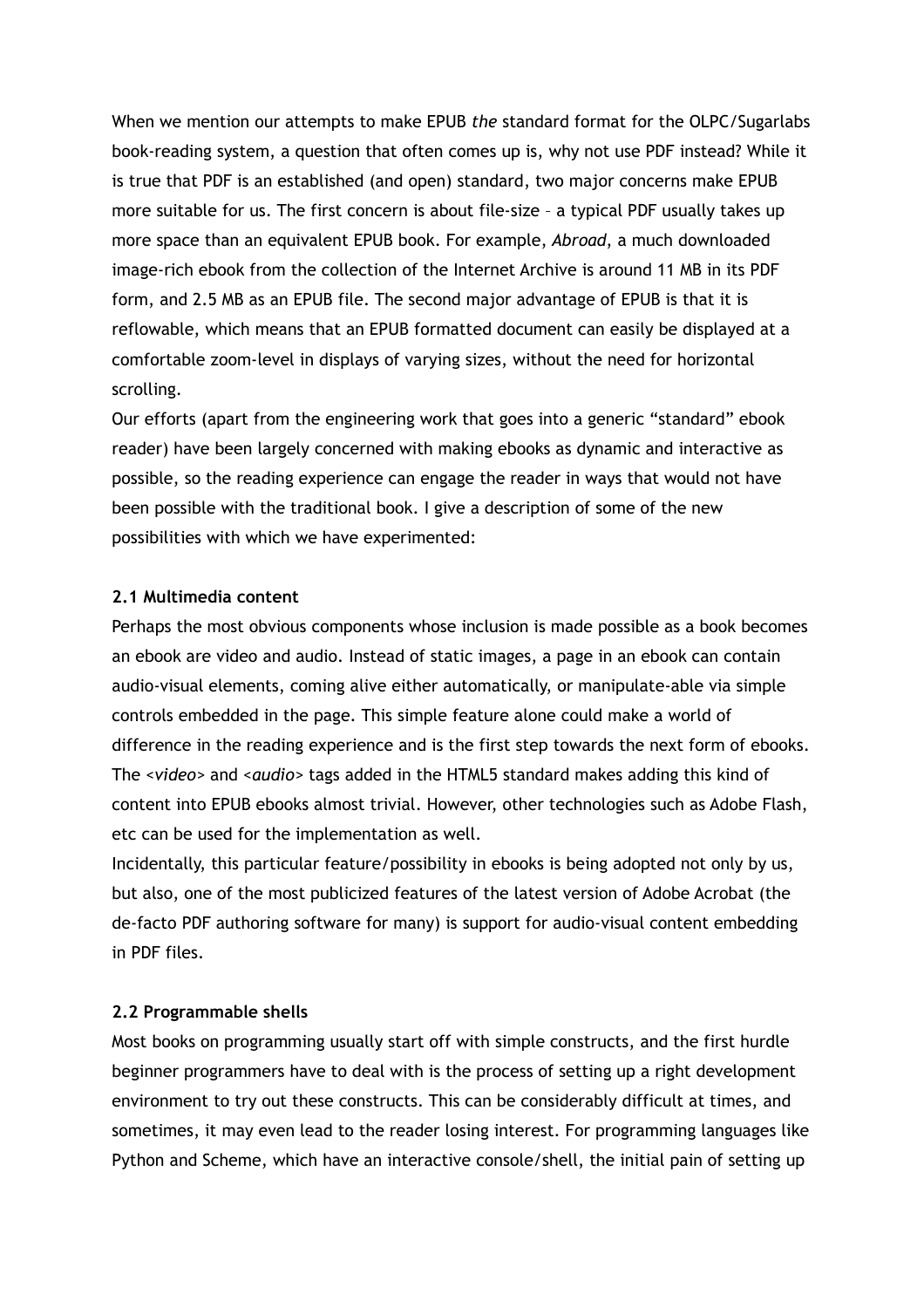a development environment can be avoided if these shells can be embedded in the book itself. Simple examples and constructs can be typed out and played around with inside the book itself, without needing to setup, configure, run and switch to an external IDE or shell.



Figure.2 Interactive Python shell as an ebook element

This possibility can be taken even further, by allowing the execution of simple text I/O based scripts inside ebooks as well.

One crucial issue that had to be kept in mind while implementing this particular feature was security, since it essentially allowed for arbitrary code execution in the reader's device/computer. For us, the security system originally designed for the OLPC laptops, called Bitfrost can effectively deal with at least the majority of the posed security risks. Bitfrost's software implementation (called Rainbow) works by isolating each software process from one another (by allocating each process a unique sandbox environment and and a unique user id), so even if malicious code gets executed somehow, the damage done would be restricted to only the sandbox environment, and hence, would be minimal.

# **2.3 Microworlds**

In his 1980 book *Mindstorms: Children, Computers, and Powerful Ideas*, Seymour Papert introduced the concept of microworlds – simulated environments with idealized conditions where children can programmatically conduct experiments. Example of a microworld include a computer simulated environment where Newton's laws of motion hold perfectly, and children can try out various experiments without having to deal with real-world factors such as friction, atmospheric wind-resistance, etc. For this particular micro-world, Papert suggested modifying the familiar Logo turtle to become a "dynaturtle", with additional properties such as velocity and acceleration. These dynaturtles could then be controlled by children to get an intuitive and more relevant understanding of the Newtonian laws of motion.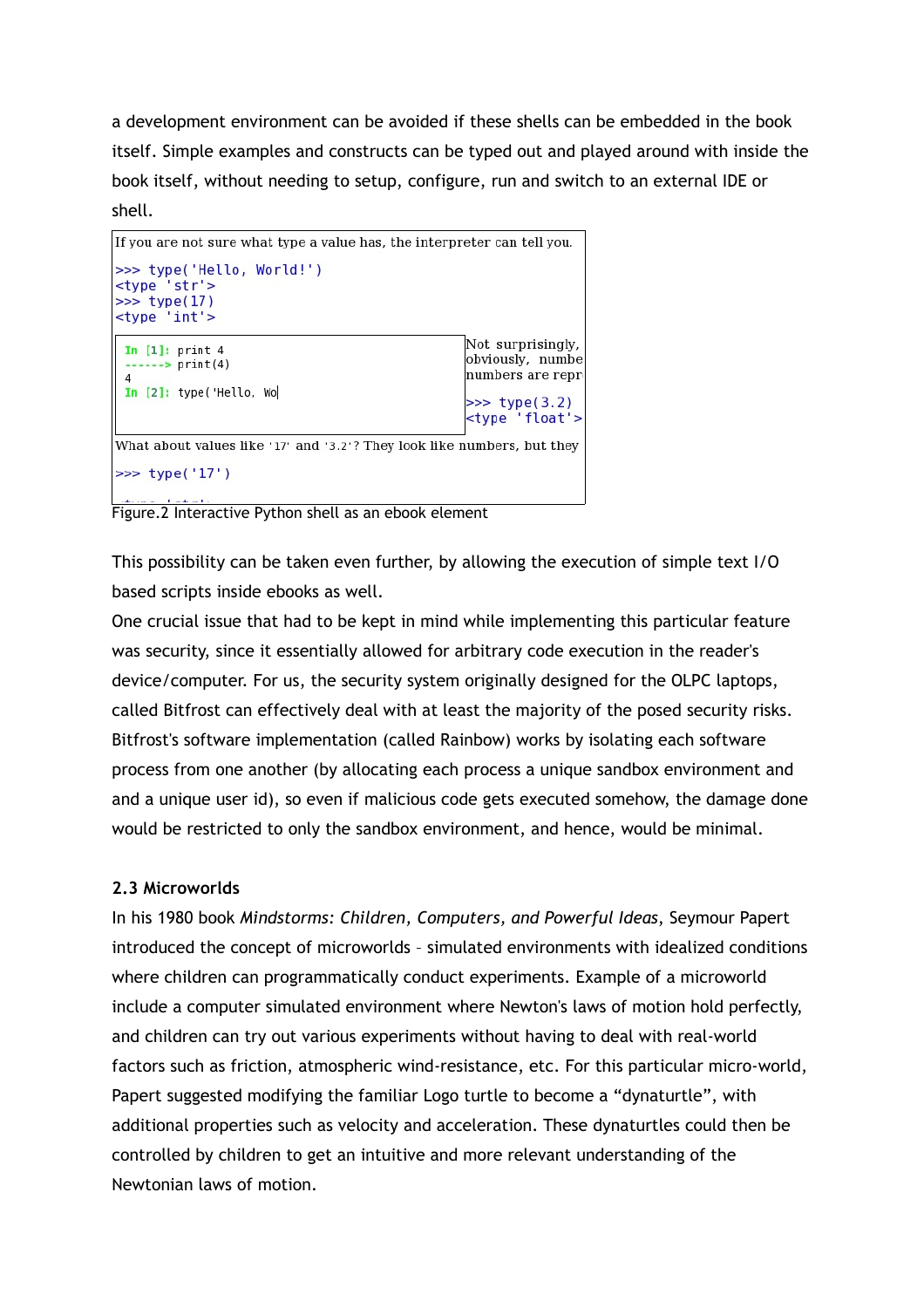

Figure.3 A digital logic microworld inside an ebook

With the technology available to us today, such microworlds can be easily implemented with software such as Etoys, etc. We have succeeded in incorporating a full-blown Etoys environment into an ebook, thus making real the possibility of having entire microworlds inside books – as a result of which, without needing to go out of the ebook reading process, a child would be able to explore and play in various areas of science, construct and invent their own theories, and slowly evolve them through concrete and personal experiences and experiments.

Apart from Etoys, we have also enabled TurtleArt, a microworld for geometry and mathematics, which draws its inspiration from the Logo programming language, to be incorporated as an element inside an ebook.

# **2.4 Exercises**

A very common request from teachers in various OLPC deployments is for better (technical) ways to grade students, to take short tests, to conduct quizzes, etc. For this, we are currently working on a feature that would allow self-contained exercises to be included in ebooks. This is largely similar to contemporary "online" tests, but instead of a central server, the entire logic behind the test system, along with the correct answers, marking rules, etc is included in the ebook itself. The Offline Storage API (or DOM storage), introduced with the HTML5 standard makes it possible go even one step further and make the entire process persistent, so that the examinees can come back to their exams later in order to reflect on and review their performance.

From a question pool included in the ebook, a randomized set of multiple-choice-type questions is generated in a specific page of the ebook as an exercise, and on submission,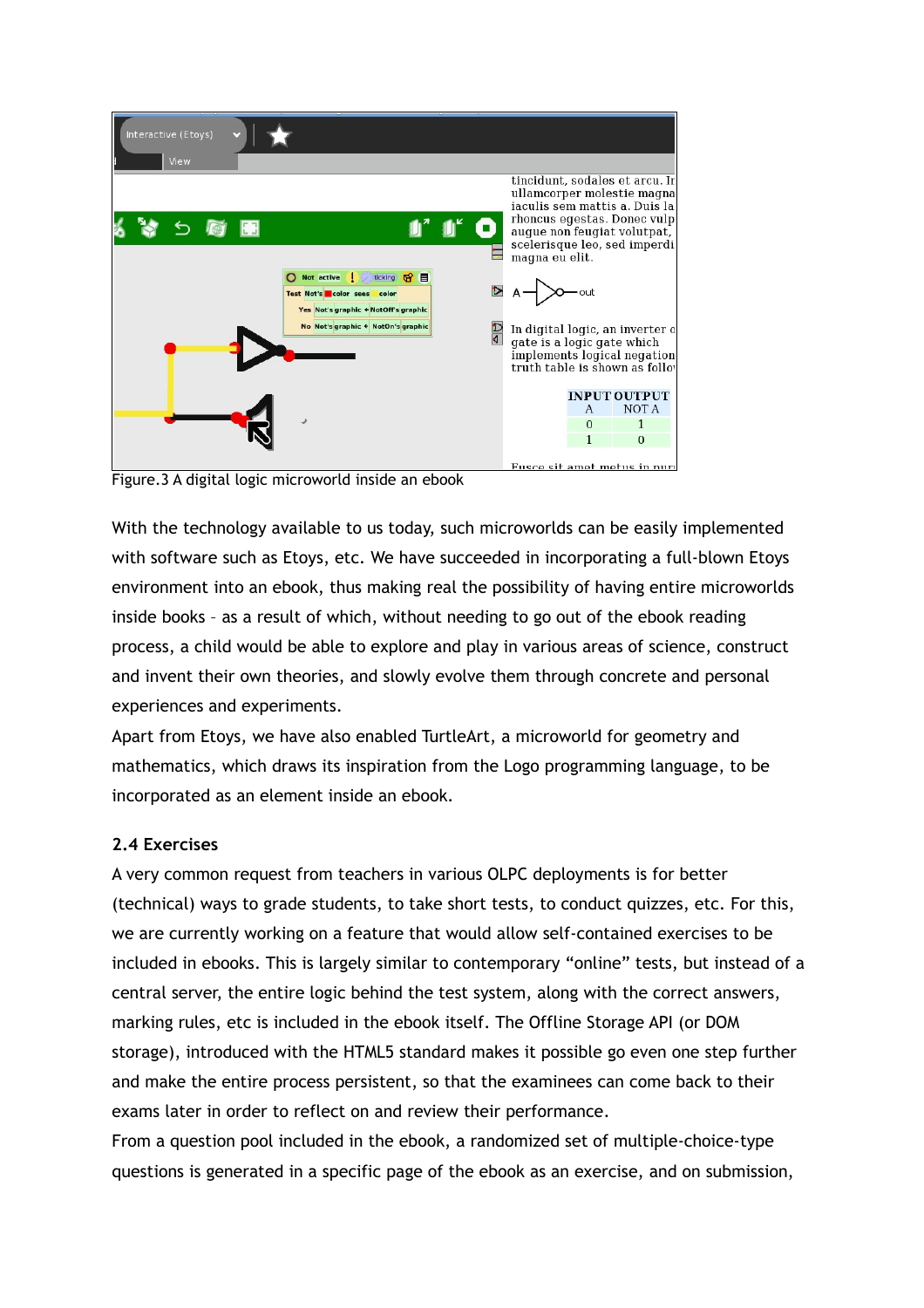the answers are checked automatically. Finally the generated questions, the results and the provided answers are stored for future reference via the Offline Storage API. A logical extension of this feature is to extend it to support submission of exercise results to a centralized School Server ("XS", in OLPC terminology), so that aggregated reports, etc can be automatically generated.

#### **3. Other relevant features of the OLPC ebook reading system**

While the features and possibilities mentioned above are the ones that evoke the most interest and is the focal point of this paper, to ensure the best possible reading experience for our young users, there are a number of other "standard" features that need to be taken care of as well. These features address real world challenges, which include issues like availability of power, network connectivity levels, language support, etc. I will describe in short, some of the most pressing issues that our deployments face, and how our ebook-reader software stack tries to work around them.

#### **3.1 Power**

OLPC's deployments are almost exclusively in developing nations, where power is scarce, and in some situations, close to non-existent. There are a number of ways in which the OLPC XO laptops try to conserve power. The display of the laptops is dual-mode, and can switch between backlit mode (somewhat similar to standard laptop displays) and a low power-consuming reflective mode (suitable for reading in the sunlight). A secondary DCON (DISplay CONtroller) unit is present between the primary display controller and the display. This secondary DCON's function is to retain the image on the screen even when the CPU and the primary display controller is switched off to save power (what is commonly known as suspend mode for standard laptops). This allows for most of the laptop components to remain off while in ebook mode, powering up only when a page transition is requested by the user. It must be mentioned here that due to software limitations, this feature has not been enabled by default in the first generation of XO laptops (XO-1), but will almost certainly be present in the XO-1.5, due to be released in early 2010.

Even with this kind of aggressive power saving features disabled, the power consumption of an XO-1 in a typical usage scenario is around 4-7 Watts, which is still much less than any comparable laptop available currently.

#### **3.2 Network connectivity**

While there are country-wide OLPC deployments such as Uruguay which provide Internet access to the children using XOs, proper connectivity is still a distant dream for many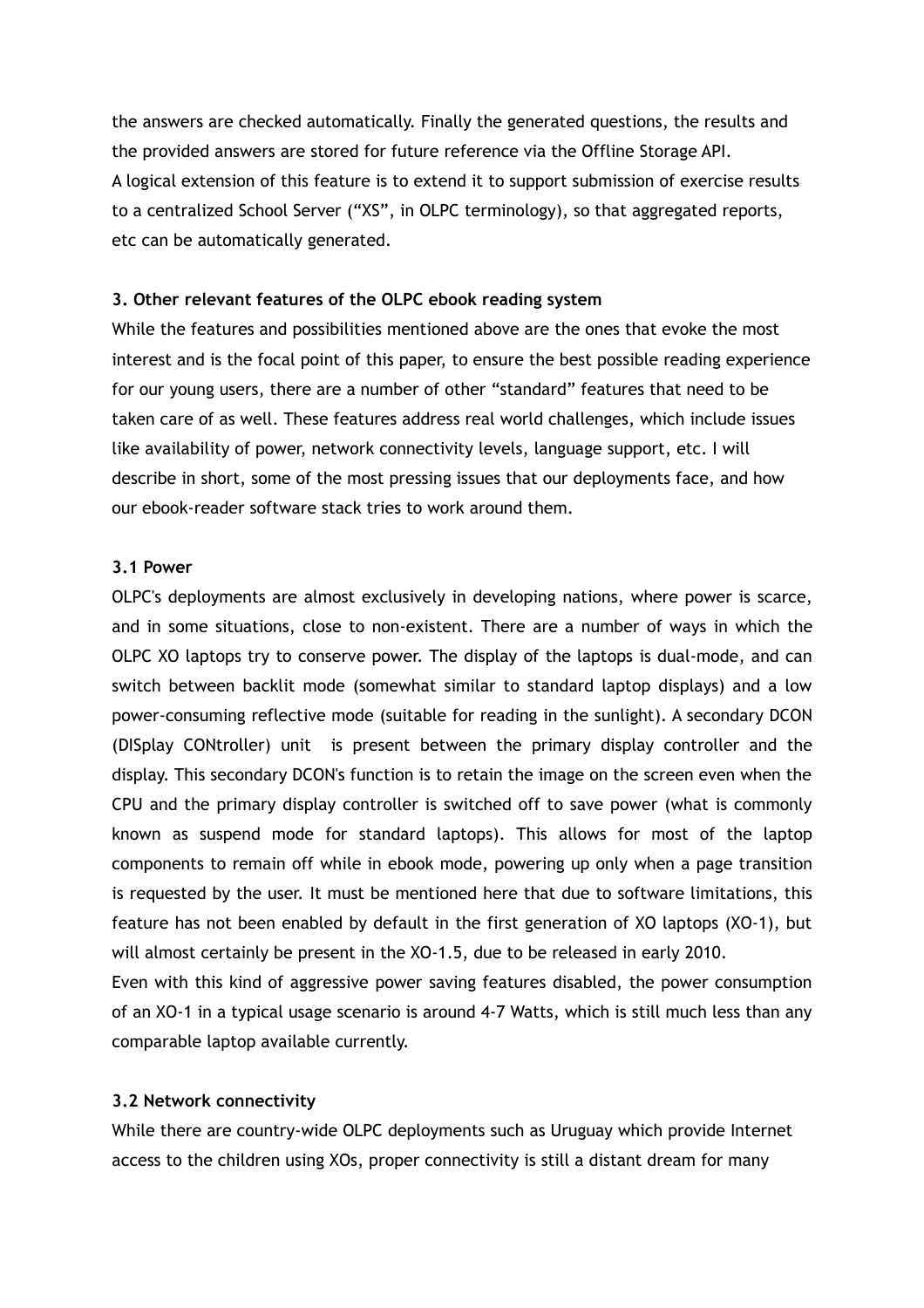regions. So when the Internet Archive announced in November 2009 that it is making available more than 1.6 million books in the EPUB format so that they can be readily accessed by the software that runs on the OLPC laptops, the most common question was, how will the books be made available to deployments without any proper Internet connectivity? Indeed, this is a valid and important question.

The Internet Archive uses a XML based (draft) standard called OPDS (Open Publication Distribution System) to publish its catalog online. While the book-acquisition component of the book-reading stack used by OLPC can access these catalogs over the Internet and let users search through them, it has a local device "sneakernet" mode as well. In this mode it can automatically detect and access storage devices such as USB pen-drives attached to the laptops which have OPDS catalogs present in them. Thus, at a centralized location with Internet access, a few thousand books can be chosen and downloaded, copied to a USB pen-drive with an auto-generated catalog and finally copies of the drive can be sent by conventional means to schools without connectivity. Thus, the equivalent of an entire library's collection can be easily distributed at a significantly lower cost.

Moreover, at the school or at the community level, the book-reading software itself allows for horizontal sharing of any ebook being read, and hence, any child with a book she finds interesting can "invite" over her friends, and the book will automatically get transferred to the friends' laptops as they respond to the "invite".

| 3.77 GB Volume<br>Physics |                                                            |          |
|---------------------------|------------------------------------------------------------|----------|
| Activity                  | <b>Books</b>                                               |          |
| Title:                    | Physics For Entertaiment                                   |          |
| Author:                   | Perelman                                                   |          |
| Publisher:                | Foreign Languages Publishing House Moscow                  |          |
| Language: English         |                                                            |          |
| Link:                     | file:///media/2BC3-0C4D/books/physicsforentert035428mbp.pc |          |
|                           |                                                            |          |
|                           |                                                            |          |
|                           |                                                            |          |
| <b>Title</b>              |                                                            | Author   |
| Physics For Entertaiment  |                                                            | Perelman |

Figure.4 The ebook acquisition system displaying a search result from a USB drive

# **3.2 Local language/script support**

While the ebook reader software user interface itself is translated into more than 40 languages, ensuring that books in non-European languages get rendered properly has been a slightly more tricky issue. The common problem behind this difficulty is usually fonts (it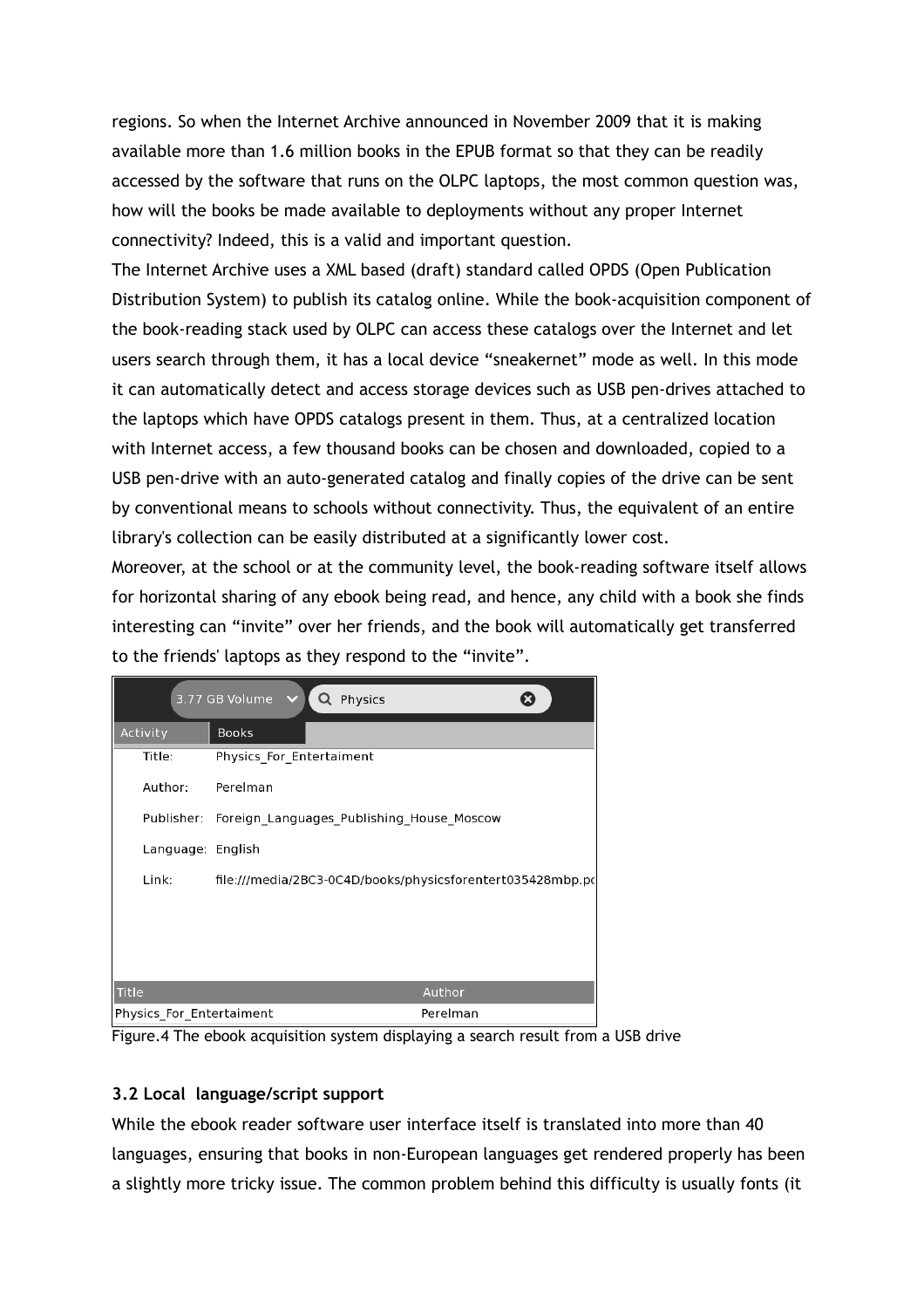is impossible to include fonts for all the scripts in the world in our Operating System builds), but in rare cases, we have also come across issues where a script could not be rendered correctly (a majority of non latin scripts have complicated rendering rules, requiring support at the user interface toolkit level). As far as fonts are concerned, the problem can be worked around by utilizing the *@font-face* CSS rule in EPUB, by which one can bundle fonts inside a EPUB ebook. Also, here is an use-case where the PDF file format really shines as it has excellent support for embedded fonts and is largely font rendering system independent.

## **4. Conclusions**

Digital technology has provided us with the tools and means to redefine not only the processes of publishing and distributing books, but also the entire concept of reading. It is important that we utilize this opportunity to the fullest, and perhaps children could be the greatest beneficiary of this change. As with traditional books, the largest amount of innovation and "deviation from the norm" has happened with childrens' books, and hopefully, in the new age of ebooks, this trend will continue.

## **Acknowledgment**

Nearly 40 years ago, in his famous paper *A Personal Computer for Children of All Ages,* Alan Kay proposed the idea of the "Dynabook", a device through which children could not only have access to digital media and content, but also the power and ability to manipulate and control the content creatively. Our ebook-reader efforts draws inspiration largely from his work, as well as work done by the Seymour Papert and others. The work we do at One Laptop Per Child and Sugarlabs is largely a community effort, as with other Free and Open Source projects. The contributions of both the OLPC and Sugarlabs community has been invaluable, in terms of feedback, ideas as well as code. My heartfelt gratitude goes to the ever-enthusiastic members of the community for their constant support, help and encouragement.